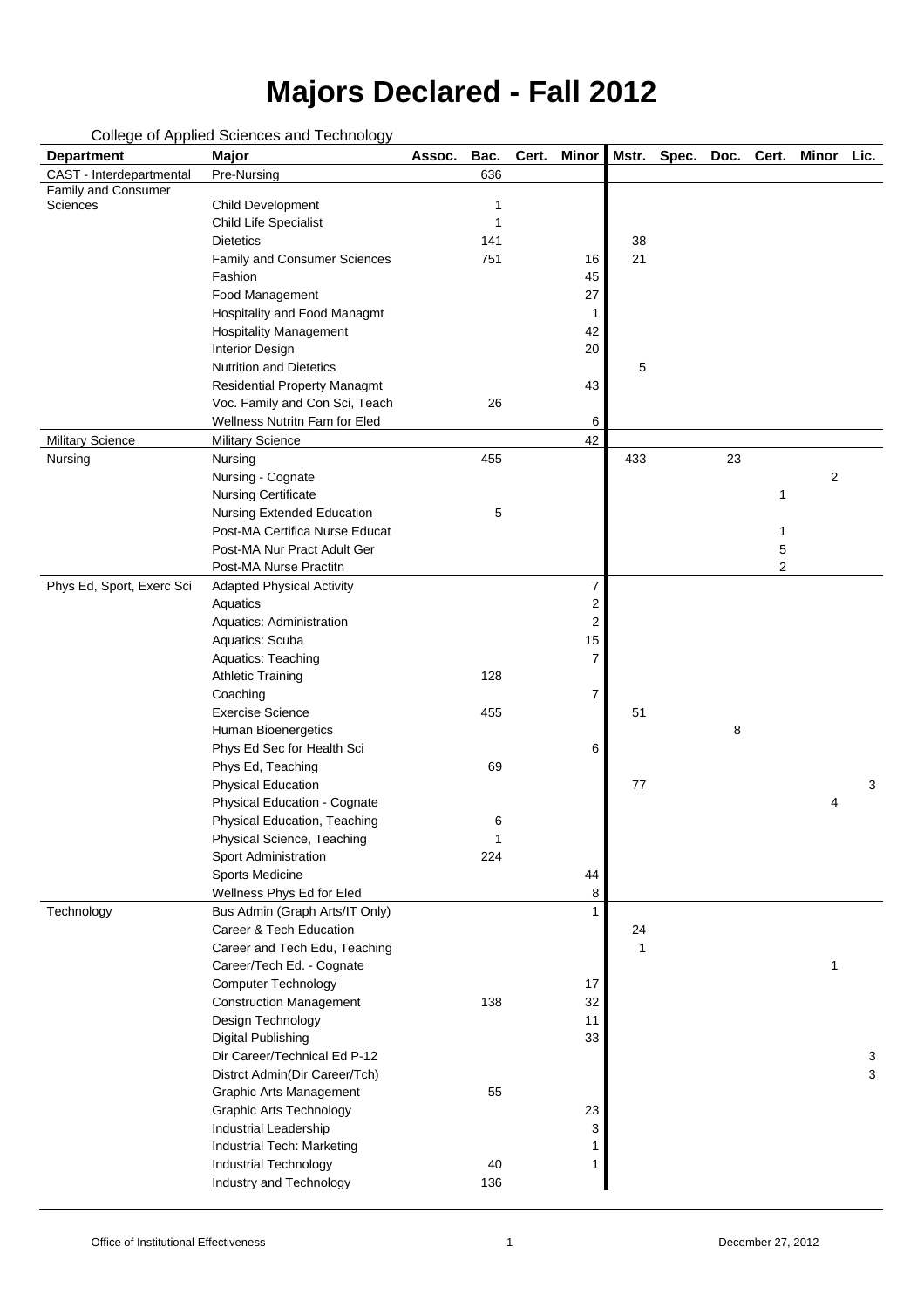College of Applied Sciences and Technology

| <b>Department</b>               | <b>Major</b>                   | Assoc. | Bac. | Cert. | <b>Minor</b> | Mstr. | Spec. | Doc. | Cert. | Minor | Lic. |
|---------------------------------|--------------------------------|--------|------|-------|--------------|-------|-------|------|-------|-------|------|
| Technology                      | Manufacturing Engineering Tech |        | 11   |       |              |       |       |      |       |       |      |
|                                 | <b>Plastics Technology</b>     |        |      |       | 10           |       |       |      |       |       |      |
|                                 | Process Improvement            |        |      |       | 9            |       |       |      |       |       |      |
|                                 | Technology                     |        |      |       | 18           |       |       |      |       |       |      |
|                                 | <b>Technology Education</b>    |        | 8    |       |              | 20    |       |      |       |       |      |
| <b>Wellness and Gerontology</b> | <b>Applied Gerontology</b>     |        |      |       | 6            | 10    |       |      |       |       |      |
|                                 | Applied Gerontology - Cognate  |        |      |       |              |       |       |      |       |       |      |
|                                 | Gerontology                    |        |      |       |              |       |       |      |       |       |      |
|                                 | <b>Gerontology Certificate</b> |        |      |       |              |       |       |      | 2     |       |      |
|                                 | <b>Wellness Management</b>     |        |      |       |              | 14    |       |      |       |       |      |
|                                 | Wellness Management -          |        |      |       |              |       |       |      |       |       |      |
|                                 | Cognate                        |        |      |       |              |       |       |      |       | 4     |      |
| <b>Total</b>                    |                                |        | 3287 |       | 506          | 694   |       | 31   | 11    | 12    | 20   |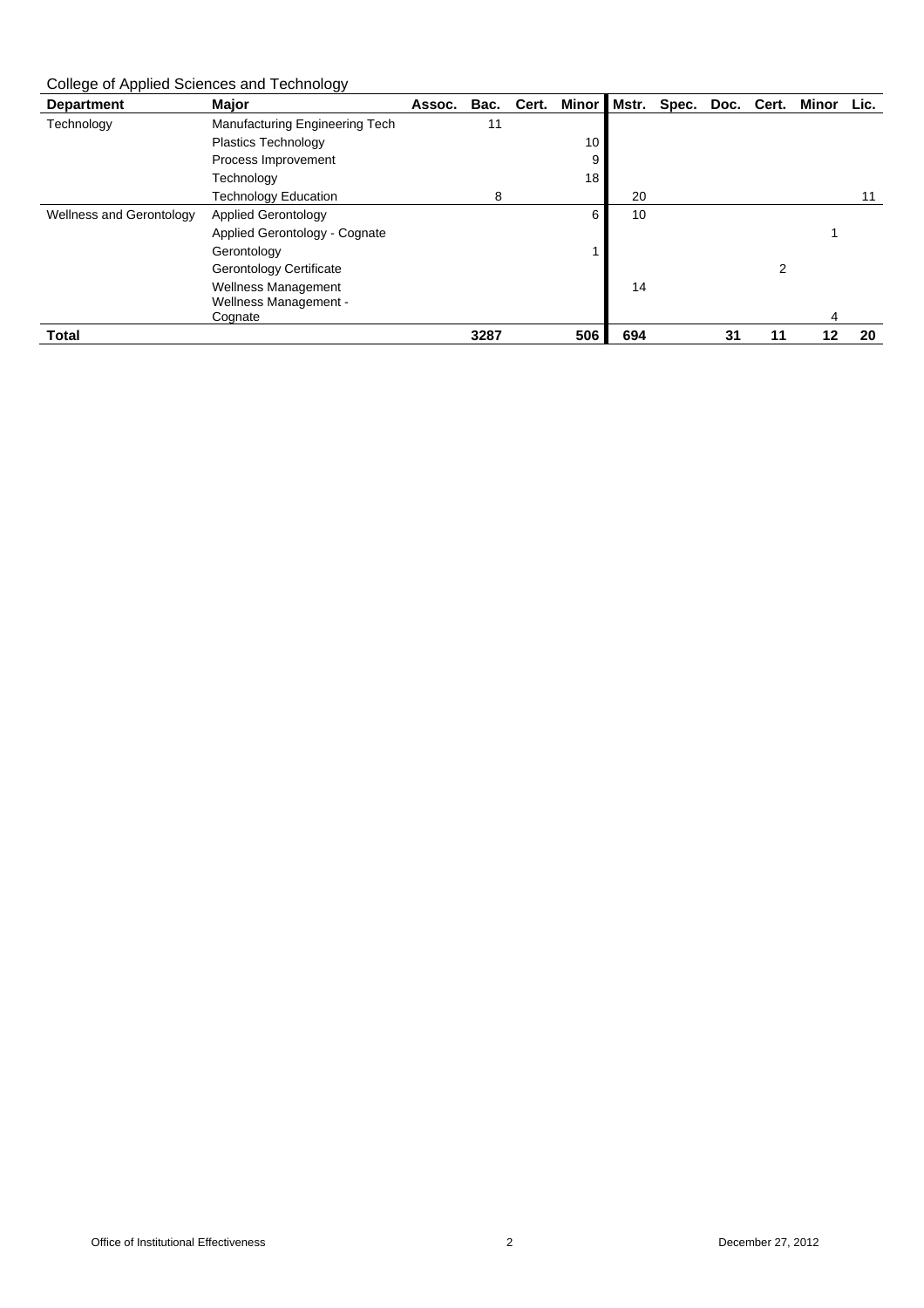| <b>Department</b>       | <b>Major</b>                 | Assoc. |     | Bac. Cert. | <b>Minor</b> | Mstr. | Spec. |   | Doc. Cert. Minor | Lic. |
|-------------------------|------------------------------|--------|-----|------------|--------------|-------|-------|---|------------------|------|
| Architecture            | Architecture                 |        | 220 |            |              | 83    |       |   |                  |      |
|                         | <b>Environmental Design</b>  |        |     |            |              |       |       |   |                  |      |
|                         | <b>Historic Preservation</b> |        |     |            | 10           | 20    |       |   |                  |      |
| CAP - Interdepartmental | CAP - Interdepartmental      |        | 148 |            |              |       |       |   |                  |      |
|                         | <b>Digital Fabrication</b>   |        |     |            |              |       |       | 3 |                  |      |
|                         | Urban Design                 |        |     |            |              | 8     |       |   |                  |      |
| Landscape Architecture  | Landscape Architecture       |        | 125 |            | 17           | 33    |       |   |                  |      |
| Urban Planning          | Urban & Regional Planning    |        |     |            |              | 48    |       |   |                  |      |
|                         | Urban Planning & Development |        | 71  |            | 11           |       |       |   |                  |      |
| <b>Total</b>            |                              |        | 571 |            | 38           | 192   |       |   |                  |      |

#### College of Architecture and Planning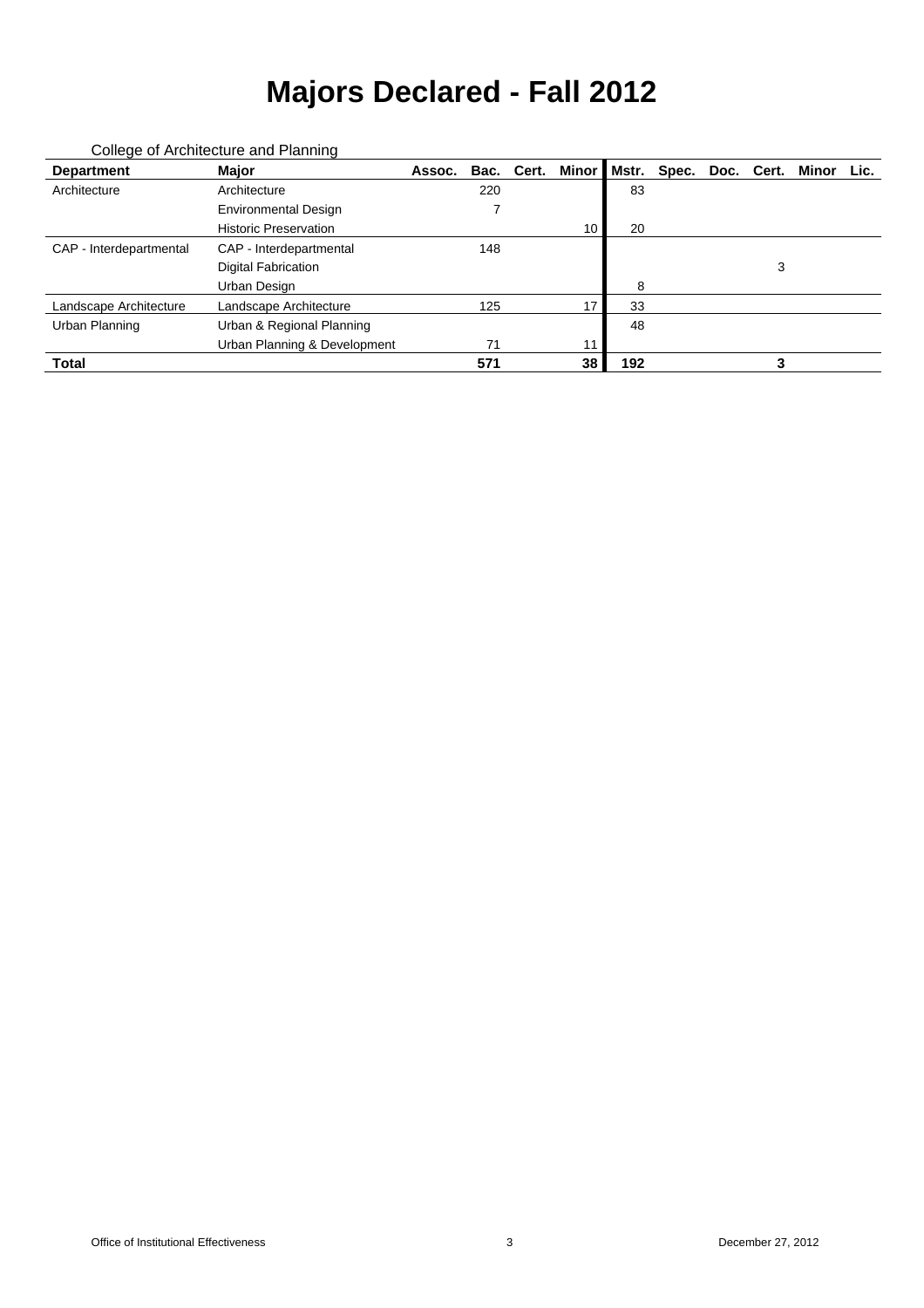| <b>College of Business</b>  |                                       |        |                |       |                |       |       |      |                |                |                |
|-----------------------------|---------------------------------------|--------|----------------|-------|----------------|-------|-------|------|----------------|----------------|----------------|
| <b>Department</b>           | <b>Major</b>                          | Assoc. | Bac.           | Cert. | <b>Minor</b>   | Mstr. | Spec. | Doc. | Cert.          | <b>Minor</b>   | Lic.           |
| Accounting                  | Accounting                            |        | 233            |       |                | 34    |       |      |                |                |                |
| Economics                   | Economics                             |        | 69             |       | 58             |       |       |      |                |                |                |
|                             | <b>Financial Analyst</b>              |        | $\overline{2}$ |       |                |       |       |      |                |                |                |
| Finance and                 |                                       |        |                |       |                |       |       |      |                |                |                |
| Insurance                   | <b>Consumer Finance</b>               |        |                |       | 34             |       |       |      |                |                |                |
|                             | Finance                               |        | 131            |       | 15             |       |       |      |                |                |                |
|                             | <b>Financial Planning Investmts</b>   |        |                |       | 17             |       |       |      |                |                |                |
|                             | <b>Legal Studies in Business</b>      |        |                |       | 10             |       |       |      |                |                |                |
|                             | Risk Management and Insurance         |        | 35             |       | 23             |       |       |      |                |                |                |
| Info Systems/               |                                       |        |                |       |                |       |       |      |                |                |                |
| <b>Operations Mangmt</b>    | Bus Admin (Graph Arts/IT Only)        |        |                |       | 127            |       |       |      |                |                |                |
|                             | Bus Info Tech for Bus Majors          | 5      |                |       | $\overline{c}$ |       |       |      |                |                |                |
|                             | Bus Info Tech, Non-Bus Majors         |        |                |       | 38             |       |       |      |                |                |                |
|                             | <b>Business Education</b>             |        |                |       |                | 12    |       |      |                |                |                |
|                             | <b>Business Marketing Education</b>   |        | 5              |       |                |       |       |      |                |                |                |
|                             | Career/Tech Ed Marketing              |        |                |       |                |       |       |      |                |                | $\mathbf 1$    |
|                             | Info Systems, Non-Comp Sci            |        |                |       | 12             |       |       |      |                |                |                |
|                             | <b>Information Systems</b>            |        | 49             |       |                |       |       |      |                |                |                |
|                             | Office Technology                     |        |                |       | 1              |       |       |      |                |                |                |
|                             | <b>Operations Management</b>          |        | $\overline{2}$ |       | 4              |       |       |      |                |                |                |
|                             | <b>Operations Supply Chain Manag</b>  |        | 19             |       |                |       |       |      |                |                |                |
|                             | Teachg Major in Bus Marktg Ed         |        | 1              |       |                |       |       |      |                |                |                |
|                             | <b>Vocatnl Business License</b>       |        |                |       |                |       |       |      |                |                | $\overline{2}$ |
| Marketing and<br>Management | <b>Business Admin: Management</b>     | 28     |                |       |                |       |       |      |                |                |                |
|                             | <b>Business Administration</b>        | 3      |                |       |                |       |       |      |                |                |                |
|                             | Entrepreneurship                      |        | 49             |       |                |       |       |      |                |                |                |
|                             | Entrepreneurship for Bus Major        |        |                |       | 23             |       |       |      |                |                |                |
|                             | Entrepreneurship Non Bus Maj          |        |                |       | 86             |       |       |      |                |                |                |
|                             | <b>Foundations of Management</b>      |        |                |       | 153            |       |       |      |                |                |                |
|                             | Human Resource Management             |        | 28             |       |                |       |       |      |                |                |                |
|                             | Marketing                             |        | 122            |       | 163            |       |       |      |                |                |                |
|                             | <b>Professional Selling</b>           |        | 29             |       | 11             |       |       |      |                |                |                |
| MCOB-                       |                                       |        |                |       |                |       |       |      |                |                |                |
| Interdepartmental           | Business Admin. - Cognate             |        |                |       |                |       |       |      |                | 1              |                |
|                             | <b>Business Administration</b>        |        | 205            |       | 128            | 216   |       |      |                |                |                |
|                             | <b>Business Essentials Certificat</b> |        |                |       |                |       |       |      | 43             |                |                |
|                             | Found of Bus for Actuarial Sci        |        |                |       | 29             |       |       |      |                |                |                |
|                             | Found of Busness (Non-Bus Maj)        |        |                |       | 61             |       |       |      |                | 4              |                |
|                             | <b>Foundations of Management</b>      |        |                |       | 1              |       |       |      |                |                |                |
|                             | Gen Found. of Bus. - Cognate          |        |                |       |                |       |       |      |                | 2              |                |
|                             | Health Econ Policy Ad Cert            |        |                |       |                |       |       |      | 4              |                |                |
|                             | Info Systems Security Managmt         |        |                |       |                |       |       |      | $\overline{2}$ |                |                |
|                             | <b>International Business</b>         |        | 33             |       | 1              |       |       |      |                |                |                |
|                             | Pre-Business                          |        | 1239           |       |                |       |       |      |                |                |                |
|                             | <b>Selling Sales Management</b>       |        |                |       |                |       |       |      | 3              |                |                |
| <b>Total</b>                |                                       | 36     | 2251           |       | 997            | 262   |       |      | 52             | $\overline{7}$ | $\mathbf{3}$   |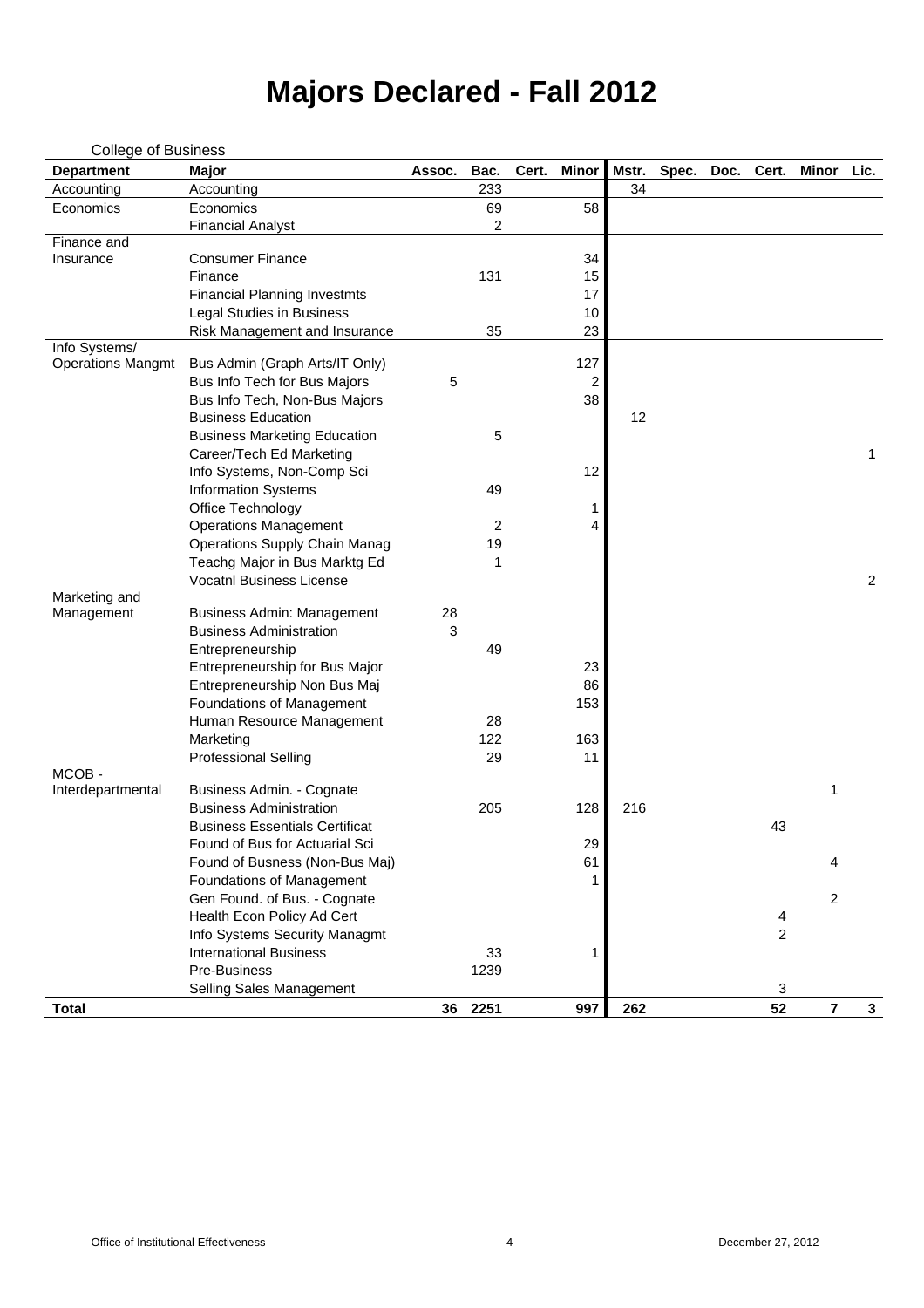| <b>Department</b>   | <b>Major</b>                       | Assoc. | Bac.           | Cert. | <b>Minor</b> |     | Mstr. Spec. | Doc. Cert. |                | Minor | Lic. |
|---------------------|------------------------------------|--------|----------------|-------|--------------|-----|-------------|------------|----------------|-------|------|
| CCIM-               |                                    |        |                |       |              |     |             |            |                |       |      |
| Interdepartmental   | <b>Digital Media</b>               |        |                |       | 51           |     |             |            |                |       |      |
| Communication       |                                    |        |                |       |              |     |             |            |                |       |      |
| <b>Studies</b>      | <b>Campaign Communication</b>      |        |                |       | 10           |     |             |            |                |       |      |
|                     | Communication Stud. - Cognate      |        |                |       |              |     |             |            |                |       |      |
|                     | <b>Communication Studies</b>       |        | 194            |       | 80           | 25  |             |            |                |       |      |
|                     | Organizational Communicatn         |        |                |       | 14           |     |             |            |                |       |      |
| Info, Comm Sciences | Info Comm Technology Cert          |        |                |       |              |     |             |            | 3              |       |      |
|                     | <b>Info Communication Sciences</b> |        |                |       |              | 73  |             |            |                |       |      |
| Journalism          | Advertising                        |        | 153            |       |              |     |             |            |                |       |      |
|                     | <b>Digital Storytelling</b>        |        |                |       |              | 4   |             |            |                |       |      |
|                     | <b>Journalism</b>                  |        | 461            |       |              | 12  |             |            |                |       |      |
|                     | Journalism - Cognate               |        |                |       |              |     |             |            |                |       |      |
|                     | <b>Journalism Addition</b>         |        |                |       |              |     |             |            |                |       |      |
|                     | Journalism, Teaching               |        | 12             |       |              |     |             |            |                |       |      |
|                     | Pre-Advertising                    |        | 5              |       |              |     |             |            |                |       |      |
|                     | Pre-Journalism                     |        | 31             |       |              |     |             |            |                |       |      |
|                     | Pre-News Journ or Tcom             |        | $\overline{2}$ |       |              |     |             |            |                |       |      |
|                     | <b>Pre-Public Relations</b>        |        | 7              |       |              |     |             |            |                |       |      |
|                     | Pub Rel Corporate Cert             |        |                |       |              |     |             |            | 8              |       |      |
|                     | <b>Public Relations</b>            |        | 295            |       |              | 52  |             |            |                |       |      |
|                     | <b>Public Relations Cert</b>       |        |                |       |              |     |             |            | $\overline{c}$ |       |      |
|                     | <b>Public Relations Education</b>  |        |                |       |              |     |             |            |                |       |      |
| Telecommunications  | <b>Film and Television Studies</b> |        |                |       | 15           |     |             |            |                |       |      |
|                     | Pre-Telecommunications             |        | 433            |       | 26           |     |             |            |                |       |      |
|                     | <b>TCOM Digtl Story - Cognate</b>  |        |                |       |              |     |             |            |                | 1     |      |
|                     | <b>Telecommunications</b>          |        | 711            |       | 34           | 19  |             |            |                |       |      |
| <b>Total</b>        |                                    |        | 2304           |       | 231          | 185 |             |            | 14             | 3     |      |

College of Communication, Information, and Media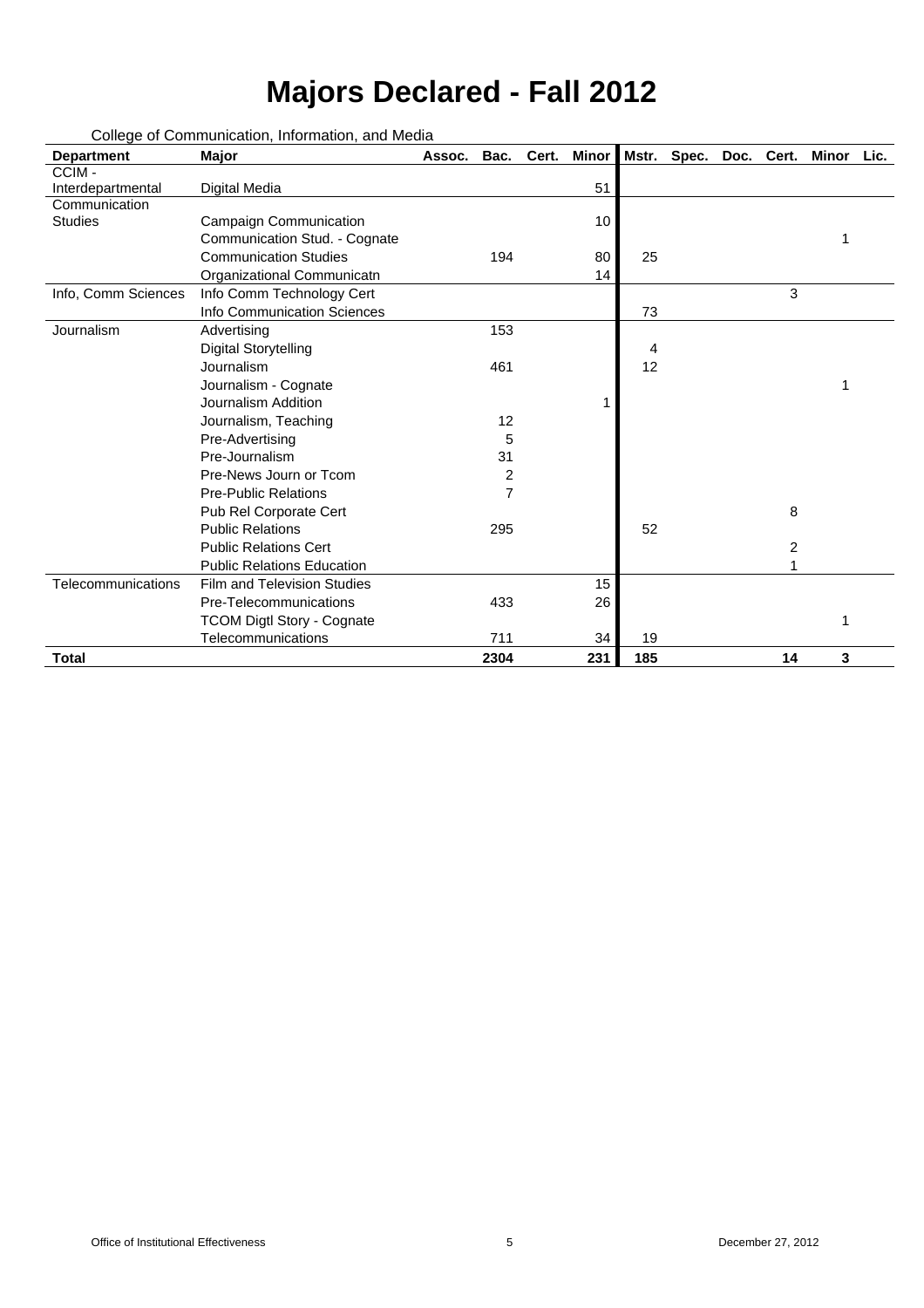|                   | College of Fine Arts                  |        |      |       |                         |    |                        |    |                |              |                 |
|-------------------|---------------------------------------|--------|------|-------|-------------------------|----|------------------------|----|----------------|--------------|-----------------|
| <b>Department</b> | <b>Major</b>                          | Assoc. | Bac. | Cert. | <b>Minor</b>            |    | Mstr. Spec. Doc. Cert. |    |                | <b>Minor</b> | Lic.            |
| Art               | Art                                   |        | 366  |       |                         |    |                        |    |                |              |                 |
|                   | <b>Art History</b>                    |        |      |       | 19                      |    |                        |    |                |              |                 |
|                   | <b>Fine Arts</b>                      |        |      |       | 1                       |    |                        |    |                |              |                 |
|                   | Pre-Art                               |        | 102  |       |                         |    |                        |    |                |              |                 |
|                   | Pre-Art, Teaching                     |        | 5    |       |                         |    |                        |    |                |              |                 |
|                   | Studio Art                            |        |      |       | 17                      |    |                        |    |                |              |                 |
|                   | <b>Visual Arts</b>                    |        |      |       |                         | 7  |                        |    |                |              |                 |
|                   | <b>Visual Arts All-Grade</b>          |        | 1    |       |                         |    |                        |    |                |              |                 |
|                   | <b>Visual Arts Studio</b>             |        |      |       |                         | 3  |                        |    |                |              |                 |
|                   | Visual Arts, Teaching                 |        | 47   |       |                         |    |                        |    |                |              |                 |
| Music             | Artist's Diploma                      |        |      |       |                         | 1  |                        |    | $\overline{7}$ |              |                 |
|                   | Certificate-Artist Diploma            |        |      |       |                         |    |                        |    | 1              |              |                 |
|                   | General Music (Voice)                 |        |      |       | 1                       |    |                        |    |                |              |                 |
|                   | Instr. and Gen. Music Ed, Teac        |        | 128  |       |                         |    |                        |    |                |              | 1               |
|                   | Instrmtl & Gen Music, Teaching        |        | 6    |       |                         |    |                        |    |                |              |                 |
|                   | <b>Instrumental and General Music</b> |        |      |       |                         |    |                        |    |                |              |                 |
|                   | <b>Music</b>                          |        |      |       |                         | 48 |                        | 49 |                |              |                 |
|                   | <b>Music Composition</b>              |        | 20   |       |                         |    |                        |    |                |              |                 |
|                   | <b>Music History</b>                  |        |      |       | $\overline{\mathbf{c}}$ |    |                        |    |                |              |                 |
|                   | <b>Music Media Production</b>         |        | 89   |       |                         |    |                        |    |                |              |                 |
|                   | <b>Music Performance Guitar</b>       |        |      |       |                         |    |                        |    |                |              |                 |
|                   | Music Performance Organ               |        |      |       |                         |    |                        |    |                |              |                 |
|                   | Music Performance Piano               |        | 5    |       |                         |    |                        |    |                |              |                 |
|                   | Music Performance Symph Instru        |        | 53   |       |                         |    |                        |    |                |              |                 |
|                   | <b>Music Performance Voice</b>        |        | 26   |       |                         |    |                        |    |                |              |                 |
|                   | Music Technology                      |        | 22   |       |                         |    |                        |    |                |              |                 |
|                   | <b>Music Theory</b>                   |        |      |       | 4                       |    |                        |    |                |              |                 |
|                   | Music Theory & Composition            |        |      |       |                         |    |                        |    |                |              |                 |
|                   | Music: Jazz/Commercial                |        |      |       | 9                       |    |                        |    |                |              |                 |
|                   | Music: Piano                          |        |      |       | 4                       |    |                        |    |                |              |                 |
|                   | Music: Sacred, Voice                  |        |      |       |                         |    |                        |    |                |              |                 |
|                   | Music: Symphnc Insts or Guitar        |        |      |       | 15                      |    |                        |    |                |              |                 |
|                   | Music: Voice                          |        |      |       | 11                      |    |                        |    |                |              |                 |
|                   | Symphonic Instruments                 |        |      |       | 1                       |    |                        |    |                |              |                 |
|                   | Vocal and Gen. Music Ed., Teachi      |        | 55   |       |                         |    |                        |    |                |              | 1               |
|                   | Voice                                 |        |      |       |                         |    |                        |    |                |              |                 |
| Theatre and       |                                       |        |      |       |                         |    |                        |    |                |              |                 |
| Dance             | Dance                                 |        | 43   |       | 48                      |    |                        |    |                |              |                 |
|                   | Dance, Dance Studies                  |        |      |       | 8                       |    |                        |    |                |              |                 |
|                   | Dance, Musical Theatre Dance          |        |      |       | 7                       |    |                        |    |                |              |                 |
|                   | Dance, Performance                    |        |      |       | 17                      |    |                        |    |                |              |                 |
|                   | <b>Technical Theatre</b>              |        |      |       | 27                      |    |                        |    |                |              |                 |
|                   | <b>Theater Arts</b>                   |        |      |       |                         |    |                        |    |                |              | 1               |
|                   | Theatre                               |        | 308  |       | 36                      |    |                        |    |                |              |                 |
|                   | <b>Theatre Arts Education</b>         |        |      |       |                         |    |                        |    |                |              | 1               |
|                   | Theatre, Teaching                     |        | 51   |       |                         |    |                        |    |                |              |                 |
| <b>Total</b>      |                                       |        | 1332 |       | 229                     | 59 |                        | 49 | 8              |              | $5\phantom{.0}$ |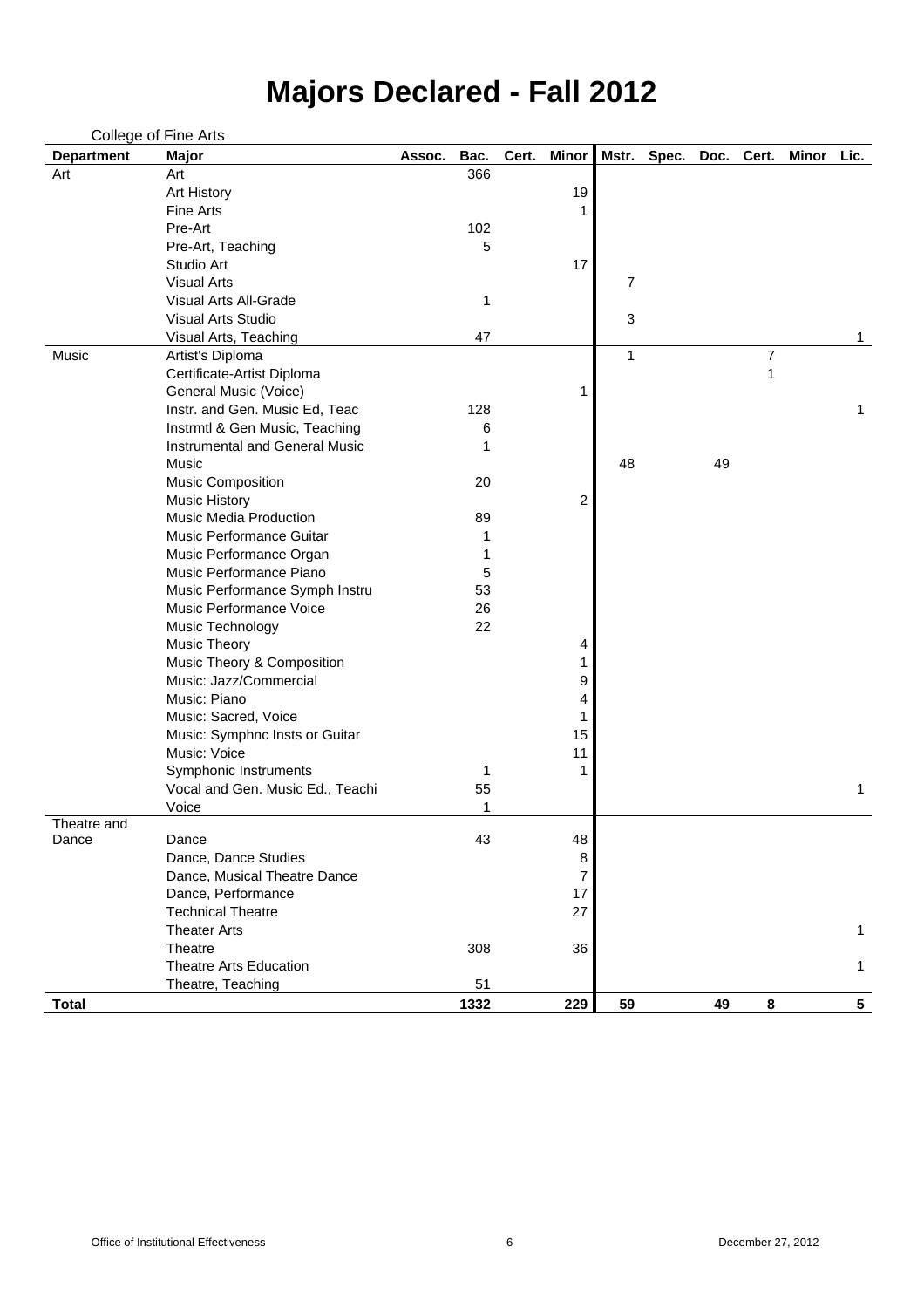| <b>Department</b>       | <b>Major</b>                          | Assoc. | Bac. | Cert. | <b>Minor</b> | Mstr. | Spec. | Doc.           | Cert. | <b>Minor</b>   | Lic. |
|-------------------------|---------------------------------------|--------|------|-------|--------------|-------|-------|----------------|-------|----------------|------|
| Anthropology            | Anthropology                          |        | 97   |       | 42           | 33    |       |                |       |                |      |
|                         | Anthropology - Cognate                |        |      |       |              |       |       |                |       | $\overline{2}$ |      |
| <b>Biology</b>          | <b>Biological Sciences</b>            |        |      |       | 3            |       |       |                |       |                |      |
|                         | <b>Biology</b>                        |        | 531  |       | 38           | 40    |       |                |       |                |      |
|                         | Biology: Ex. Physlgy - Cognate        |        |      |       |              |       |       |                |       | 3              |      |
|                         | Biotechnology                         |        | 1    | 4     |              |       |       |                | 11    |                |      |
|                         | Life Sciences, Teaching               |        | 21   |       |              |       |       |                |       |                |      |
|                         | <b>Medical Technology</b>             |        | 33   |       |              |       |       |                |       |                |      |
|                         | Pre-Chiropractic                      |        | 9    |       |              |       |       |                |       |                |      |
|                         | Predental Hygiene                     |        | 15   |       |              |       |       |                |       |                |      |
|                         | <b>Pre-Dental Preparation</b>         |        | 50   |       |              |       |       |                |       |                |      |
|                         | <b>Pre-Medical Preparation</b>        |        | 248  |       |              |       |       |                |       |                |      |
|                         | Pre-Optometry                         |        | 18   |       |              |       |       |                |       |                |      |
|                         | Pre-Pharmacy                          |        | 40   |       |              |       |       |                |       |                |      |
|                         | Pre-Physician's Assistant             |        | 36   |       |              |       |       |                |       |                |      |
|                         | Pre-Veterinary                        |        | 40   |       |              |       |       |                |       |                |      |
| Chemistry               | Chemistry                             |        | 146  |       | 84           | 17    |       |                |       |                |      |
|                         | Chemistry, Teaching                   |        | 10   |       |              |       |       |                |       |                |      |
| COSH-                   |                                       |        |      |       |              |       |       |                |       |                |      |
| Interdepartmental       | <b>Bachelor of Arts</b>               |        | 1    |       |              |       |       |                |       |                |      |
|                         | <b>Bachelor of Science</b>            |        | 1    |       |              |       |       |                |       |                |      |
|                         | Chemistry                             |        |      |       |              |       |       |                |       |                | 2    |
|                         | Doctor of Education                   |        |      |       |              |       |       | 1              |       |                |      |
|                         | Earth Space Science                   |        |      |       |              |       |       |                |       |                | 1    |
|                         | Earth Space Science License           |        |      |       |              |       |       |                |       |                | 3    |
|                         | Earth Space Science, Teaching         |        | 8    |       |              |       |       |                |       |                |      |
|                         | <b>Environmental Science</b>          |        |      |       |              |       |       | 8              |       |                |      |
|                         | Life Sciences, Teaching               |        |      |       |              |       |       |                |       |                | 1    |
|                         | Master of Arts                        |        |      |       |              | 4     |       |                |       |                |      |
|                         |                                       |        |      |       |              |       |       |                |       |                |      |
|                         | Phys Science, Tching, 74-75 cr        |        | 6    |       |              |       |       |                |       |                |      |
|                         | <b>Physics Teaching</b>               |        |      |       |              |       |       |                |       |                |      |
|                         | Sci Ed Erth Space Sci License         |        |      |       |              |       |       |                |       |                |      |
|                         | Science                               |        |      |       |              |       |       | 8              |       |                |      |
|                         | Science and Entrepreneurship          |        |      | 1     |              |       |       |                |       |                |      |
|                         | <b>Science Education</b>              |        |      |       |              | 4     |       | $\overline{2}$ |       |                |      |
|                         | Science Education, Teaching           |        |      |       |              | 1     |       |                |       |                |      |
|                         | Science for Eled                      |        |      |       | 15           |       |       |                |       |                |      |
|                         | Social Studies Ed License             |        |      |       |              |       |       |                |       |                | 3    |
|                         | Social Studies, Teaching              |        | 152  |       |              |       |       |                |       |                |      |
| <b>Computer Science</b> | <b>Computer Applications</b>          |        |      |       | 4            |       |       |                |       |                |      |
|                         | <b>Computer Science</b>               |        | 258  |       | 37           | 32    |       |                |       |                |      |
|                         | <b>Computer Security</b>              |        |      |       | 6            |       |       |                |       |                |      |
|                         | <b>Computer Technology</b>            |        |      |       |              |       |       |                |       |                |      |
|                         | <b>Foundations Computer Sys</b>       |        |      |       |              |       |       |                |       |                |      |
|                         | <b>Sys Netwks Security Cert</b>       |        |      | 1     |              |       |       |                |       |                |      |
|                         | <b>Web Applications Cert</b>          |        |      | 3     |              |       |       |                |       |                |      |
| Criminal                |                                       |        |      |       |              |       |       |                |       |                |      |
| Justice/Criminology     | <b>Criminal Justice and Criminlgy</b> | 15     | 544  |       | 120          |       |       |                |       |                |      |
|                         | <b>Digital Forensics</b>              |        |      |       | 84           |       |       |                |       |                |      |
| English                 | <b>Creative Writing</b>               |        |      |       | 98           |       |       |                |       |                |      |
|                         | Eng As Second Language                |        |      |       | 35           |       |       |                |       |                |      |
|                         | Eng as Secondary Lang for Eled        |        |      |       | 26           |       |       |                |       |                |      |
|                         | English                               |        | 276  |       | 1            | 28    |       | 47             |       |                |      |
|                         | English as New Lang Ed Lic            |        |      |       |              |       |       |                |       |                | 3    |
|                         | English Lang. Arts Teaching           |        | 150  |       |              |       |       |                |       |                |      |
|                         | <b>English PreProfessional</b>        |        | 1    |       |              |       |       |                |       |                |      |
|                         | English/Language Arts                 |        |      |       |              |       |       |                |       |                | 5    |
|                         | Language Arts for Eled                |        |      |       | 16           |       |       |                |       |                |      |
|                         |                                       |        |      |       |              |       |       |                |       |                |      |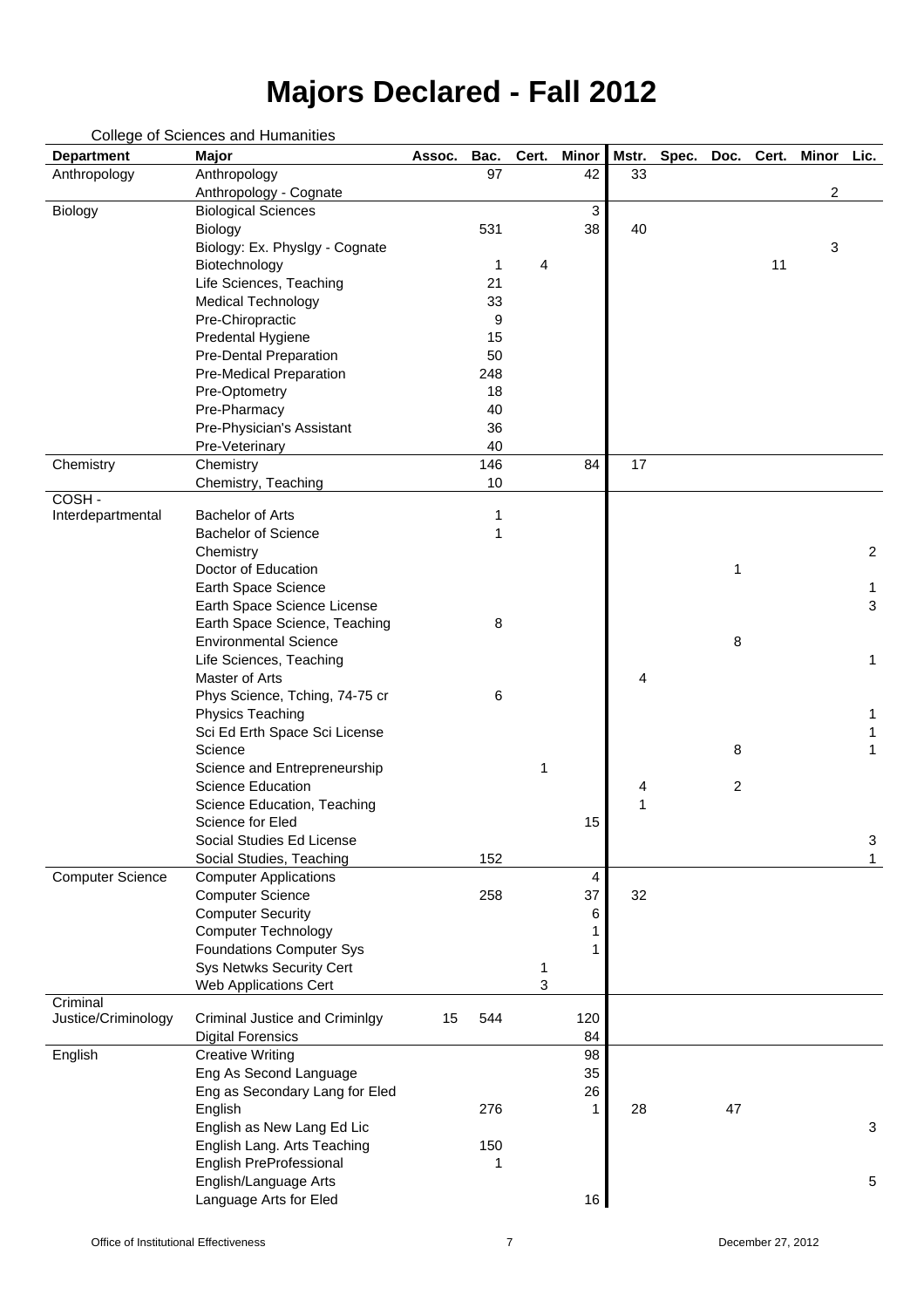| <b>College of Sciences and Humanities</b> |                                                                  |        |                |       |                         |                |       |      |                |       |             |
|-------------------------------------------|------------------------------------------------------------------|--------|----------------|-------|-------------------------|----------------|-------|------|----------------|-------|-------------|
| <b>Department</b>                         | <b>Major</b>                                                     | Assoc. | Bac.           | Cert. | <b>Minor</b>            | Mstr.          | Spec. | Doc. | Cert.          | Minor | Lic.        |
| English                                   | Linguistics                                                      |        |                |       | 9                       | $\overline{7}$ |       |      |                |       |             |
|                                           | Literature                                                       |        |                |       | 18                      |                |       |      |                |       |             |
|                                           | <b>Professional Writing</b>                                      |        |                |       | 31                      |                |       |      |                |       |             |
|                                           | Teachg Eng Spkrs of Other                                        |        |                |       |                         |                |       |      |                |       |             |
|                                           | Lang                                                             |        |                |       |                         | 4              |       |      |                |       |             |
|                                           | Teachg Eng Spkrs OL and Lings                                    |        |                |       |                         | 12             |       |      |                |       |             |
| Geography                                 | Geography                                                        |        | 165            |       | 21                      | 10             |       |      |                |       |             |
|                                           | Geography - Cognate                                              |        |                |       |                         |                |       |      |                | 1     |             |
|                                           | Geography, Teaching<br>GIScience                                 |        |                |       | 25                      |                |       |      |                |       |             |
|                                           |                                                                  |        |                |       |                         |                |       |      |                |       |             |
|                                           | <b>Operat Meterolgy Climatology</b><br><b>Travel and Tourism</b> |        |                |       | 7<br>23                 |                |       |      |                |       |             |
| Geology                                   | <b>Earth Science</b>                                             |        | 4              |       |                         |                |       |      |                |       |             |
|                                           | <b>Environmental Geology</b>                                     |        |                |       | $\overline{\mathbf{c}}$ |                |       |      |                |       |             |
|                                           | Geology                                                          |        | 25             |       | 6                       | 14             |       |      |                |       |             |
|                                           | GIScience                                                        |        |                |       | $\overline{2}$          |                |       |      |                |       |             |
| History                                   | History                                                          |        | 160            |       | 99                      | 31             |       |      |                |       |             |
|                                           | History, Teaching                                                |        |                |       |                         |                |       |      |                |       |             |
|                                           | History: Pre-Grad School Optn                                    |        |                |       | 58                      |                |       |      |                |       |             |
| Mathematical                              |                                                                  |        |                |       |                         |                |       |      |                |       |             |
| <b>Sciences</b>                           | <b>Actuarial Science</b>                                         |        | 98             |       |                         | 27             |       |      |                |       |             |
|                                           | Elem Math Tch Lsh Cert                                           |        |                |       |                         |                |       |      | $\overline{7}$ |       |             |
|                                           | Found of Bus for Actuarial Sci                                   |        |                |       | $\overline{c}$          |                |       |      |                |       |             |
|                                           | Jr. Hi/Mid Schl: Mathematics                                     |        |                |       | $\overline{2}$          |                |       |      |                |       |             |
|                                           | <b>Mathematical Sciences</b>                                     |        | 27             |       | 29                      | 13             |       |      |                |       |             |
|                                           | Mathematics - Cognate                                            |        |                |       |                         |                |       |      |                | 1     |             |
|                                           | <b>Mathematics Ed License</b>                                    |        |                |       |                         |                |       |      |                |       | 4           |
|                                           | <b>Mathematics Education</b>                                     |        |                |       |                         |                |       |      |                |       | 1           |
|                                           | <b>Mathematics for Eled</b>                                      |        |                |       | 67                      |                |       |      |                |       |             |
|                                           | Mathematics, Teaching                                            |        | 85             |       |                         | 25             |       |      |                |       |             |
|                                           | Mid Sch/Jr High Math for Eled                                    |        |                |       | 23                      |                |       |      |                |       |             |
|                                           | Mid School/Jr High Mathematics                                   |        |                |       |                         |                |       |      |                |       | 3           |
|                                           | <b>Statistics</b>                                                |        |                |       |                         | 22             |       |      |                |       |             |
| Modern Languages                          | Chinese                                                          |        |                |       |                         |                |       |      |                |       |             |
| and Classics                              | <b>Classical Culture</b>                                         |        | 13             |       | 20<br>26                |                |       |      |                |       |             |
|                                           | <b>Classical Languages</b>                                       |        | 10             |       |                         |                |       |      |                |       |             |
|                                           | Classics                                                         |        |                |       | 1                       |                |       |      |                |       |             |
|                                           | French                                                           |        | 37             |       | 74                      |                |       |      |                |       |             |
|                                           | German                                                           |        | 23             |       | 61                      |                |       |      |                |       |             |
|                                           | Greek                                                            |        |                |       | 3                       |                |       |      |                |       |             |
|                                           | Japanese                                                         |        | 76             |       | 46                      |                |       |      |                |       | $\mathbf 1$ |
|                                           | Latin                                                            |        |                |       | 8                       |                |       |      |                |       |             |
|                                           | Mod Lang French for Eled                                         |        |                |       | 2                       |                |       |      |                |       |             |
|                                           | Mod Lang German for Eled                                         |        |                |       | 5                       |                |       |      |                |       |             |
|                                           | Mod Lang Spanish for Eled                                        |        |                |       | 36                      |                |       |      |                |       |             |
|                                           | Spanish                                                          |        | 82             |       | 386                     |                |       |      |                |       | 1           |
|                                           | Teachg Maj Foregn Lang: German                                   |        | 9              |       |                         |                |       |      |                |       |             |
|                                           | Teachg Maj Forgn Lang: French                                    |        | 11             |       |                         |                |       |      |                |       |             |
|                                           | Teachg Maj Forgn Lang: Latin                                     |        | $\overline{2}$ |       |                         |                |       |      |                |       |             |
|                                           | Teachg Maj Forgn Lang:                                           |        |                |       |                         |                |       |      |                |       |             |
|                                           | Spanish                                                          |        | 34             |       |                         |                |       |      |                |       |             |
|                                           | Teachg Maj Forgn Lang: Japanese                                  |        | 15             |       |                         |                |       |      |                |       |             |
|                                           | Wrld Lang Spanish Lic                                            |        |                |       |                         |                |       |      |                |       |             |
|                                           | Wrld Langs French License                                        |        |                |       |                         |                |       |      |                |       |             |
| Natural Resources/                        |                                                                  |        |                |       |                         |                |       |      |                |       |             |
| <b>Environ Mangmt</b>                     | <b>Emergency Mgt Homelnd Sec</b>                                 |        |                |       | 52                      |                |       |      | 1              |       |             |
|                                           | <b>Energy Resources</b><br><b>Environmental Management</b>       |        |                |       | 1<br>7                  |                |       |      |                |       |             |
|                                           | <b>Environmental Science</b>                                     |        |                |       | 1                       |                |       |      |                |       |             |
|                                           |                                                                  |        |                |       |                         |                |       |      |                |       |             |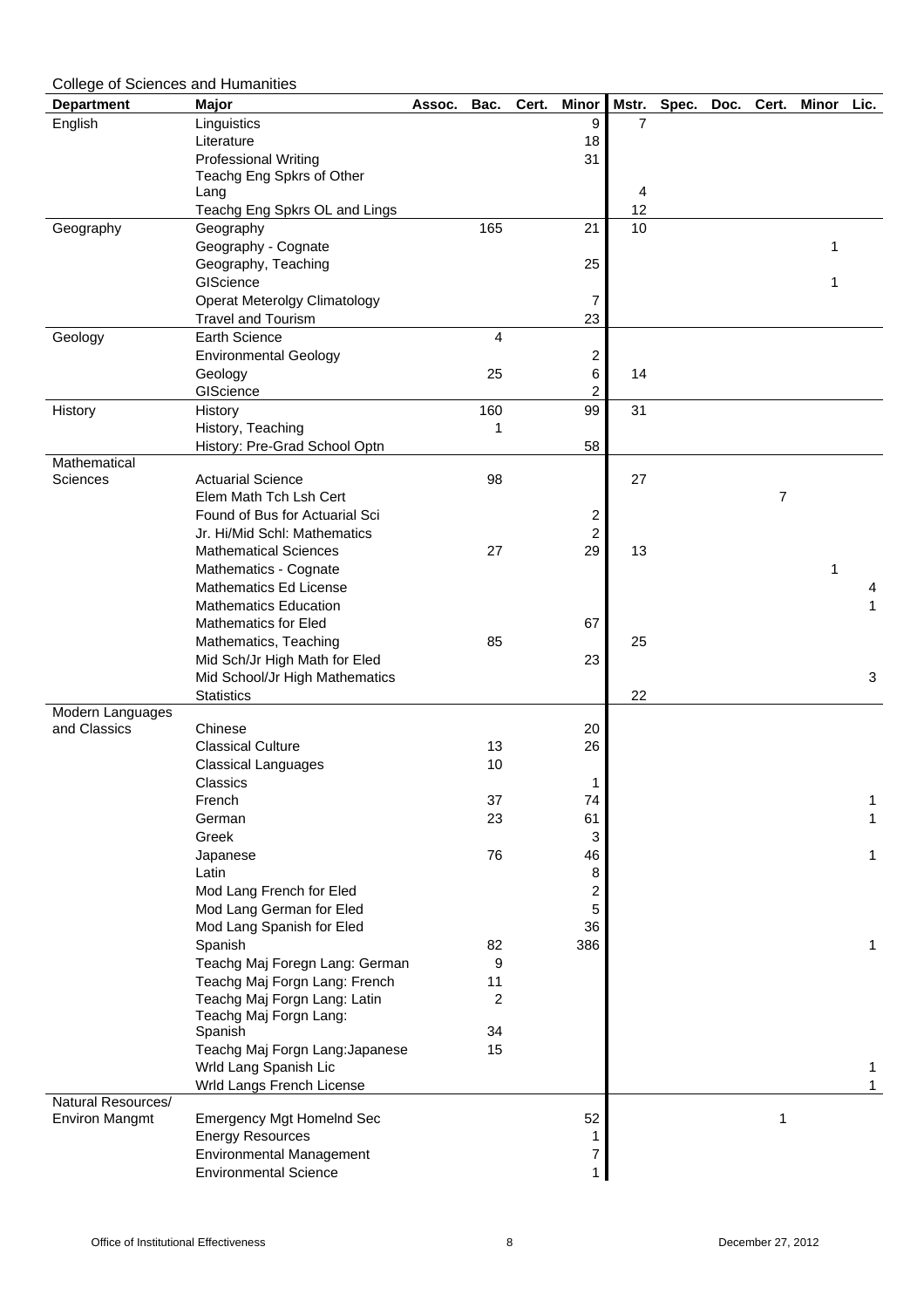| <b>College of Sciences and Humanities</b> |                                                                   |        |          |       |                |          |       |      |       |       |      |
|-------------------------------------------|-------------------------------------------------------------------|--------|----------|-------|----------------|----------|-------|------|-------|-------|------|
| <b>Department</b>                         | <b>Major</b>                                                      | Assoc. | Bac.     | Cert. | <b>Minor</b>   | Mstr.    | Spec. | Doc. | Cert. | Minor | Lic. |
| Natural Resources/                        |                                                                   |        |          |       |                |          |       |      |       |       |      |
| <b>Environ Mangmt</b>                     | International Resource Managmt                                    |        |          |       | 9              |          |       |      |       |       |      |
|                                           | Nat Res Land Management Option                                    |        | 1        |       |                |          |       |      |       |       |      |
|                                           | Natural Res - Cognate                                             |        |          |       |                |          |       |      |       | 3     |      |
|                                           | <b>Natural Resources</b>                                          |        |          |       | 18             |          |       |      |       |       |      |
|                                           | <b>Natural Resrces Environ Manag</b>                              |        | 125      |       |                | 18       |       |      |       |       |      |
| Philosophy/Religious<br><b>Studies</b>    | Philosophy                                                        |        | 39       |       | 22             |          |       |      |       |       |      |
|                                           | <b>Religious Studies</b>                                          |        | 12       |       | 16             |          |       |      |       |       |      |
| Physics and                               |                                                                   |        |          |       |                |          |       |      |       |       |      |
| Astronomy                                 | <b>Applied Phycs, Electronics</b>                                 |        |          |       | 10             |          |       |      |       |       |      |
|                                           | Astronomy                                                         |        |          |       |                |          |       |      |       |       |      |
|                                           | Astrophysics                                                      |        |          |       | 2              |          |       |      |       |       |      |
|                                           | <b>Introductory Astronomy</b>                                     |        |          |       | 4              |          |       |      |       |       |      |
|                                           | Physics                                                           |        | 34       |       | 3              | 20       |       |      |       |       |      |
|                                           | Physics Teaching                                                  |        | 3        |       |                |          |       |      |       |       |      |
|                                           | <b>Pre-Engineering Preparation</b>                                |        | 32       |       |                |          |       |      |       |       |      |
| Physiology/Health                         |                                                                   |        |          |       |                |          |       |      |       |       |      |
| Science                                   | <b>Environmental Health</b>                                       |        |          |       |                |          |       |      |       |       |      |
|                                           | <b>Health Science</b>                                             |        | 94       |       |                |          |       |      |       |       |      |
|                                           | <b>Higher Education - Cognate</b>                                 |        |          |       |                |          |       |      |       | 5     |      |
|                                           | Physiology                                                        |        |          |       | $\overline{2}$ | 32       |       |      |       |       |      |
|                                           | Physiology - Cognate                                              |        |          |       |                |          |       |      |       | 3     |      |
|                                           | Pre-Physical Therapy                                              |        | 139      |       |                |          |       |      |       |       |      |
|                                           | <b>Public Health</b>                                              |        |          |       | 20             |          |       |      |       |       |      |
|                                           | <b>Public Health Ed Cert</b>                                      |        |          |       |                |          |       |      | 5     |       |      |
|                                           | <b>Radiation Therapy</b>                                          | 39     |          |       |                |          |       |      |       |       |      |
|                                           | Radiography                                                       | 78     |          |       |                |          |       |      |       |       |      |
|                                           | <b>Respiratory Therapy</b>                                        |        | 50       |       |                |          |       |      |       |       |      |
|                                           | School Health Ed., Teaching                                       |        | 41       |       |                |          |       |      |       |       |      |
| <b>Political Science</b>                  | Government                                                        |        |          |       | 45             |          |       |      |       |       |      |
|                                           | <b>Political Science</b>                                          |        | 145      |       | 60             | 16       |       |      |       |       |      |
|                                           | Prelaw                                                            |        | 36       |       |                | 1        |       |      |       |       |      |
|                                           | Prelaw Nondegree                                                  |        | 62       |       |                |          |       |      |       |       |      |
|                                           | <b>Public Administration</b>                                      |        |          |       |                | 13       |       |      |       |       |      |
| Psychological                             |                                                                   |        |          |       |                |          |       |      |       |       |      |
| <b>Sciences</b>                           | <b>Clinical Psychology</b>                                        |        |          |       |                | 18<br>11 |       |      |       |       |      |
|                                           | <b>Cognitive Social Process</b><br>Cognitive/Social Proc. - Cogna |        |          |       |                |          |       |      |       | 1     |      |
|                                           | Psychology                                                        |        | 675      |       | 261            |          |       |      |       |       |      |
|                                           | Psychology, Teaching                                              |        |          |       | 19             |          |       |      |       |       |      |
| Social Work                               | Social Work                                                       |        | 248      |       | 68             |          |       |      |       |       |      |
| Sociology                                 | Sociology                                                         |        | 80       |       | 221            | 17       |       |      |       |       |      |
| Speech Pathology/                         |                                                                   |        |          |       |                |          |       |      |       |       |      |
| Audiology                                 | Audiology                                                         |        |          |       |                |          |       | 28   |       |       |      |
|                                           | <b>Communications Disorders</b>                                   |        |          |       |                |          |       |      |       |       | 1    |
|                                           | <b>Preaudiology Preparation</b>                                   |        | 8        |       |                |          |       |      |       |       |      |
|                                           | Speech Language Pathology                                         |        | 308      |       |                | 76       |       |      |       |       |      |
|                                           | Speech Pathology                                                  |        |          |       |                | 3        |       |      |       |       |      |
|                                           | Speech Pathology - Cognate                                        |        |          |       |                |          |       |      |       | 1     |      |
|                                           | Speech Pathology Audiology                                        |        |          |       |                |          |       |      |       |       |      |
| Women and Gender                          |                                                                   |        |          |       |                |          |       |      |       |       |      |
| <b>Studies</b>                            | Women and Gender Studies                                          |        | 8        |       |                |          |       |      |       |       |      |
|                                           | <b>Women's Studies</b>                                            |        |          |       | 12             |          |       |      |       |       |      |
| <b>Total</b>                              |                                                                   |        | 132 5709 | 9     | 2560           | 549      |       | 94   | 24    | 21    | 37   |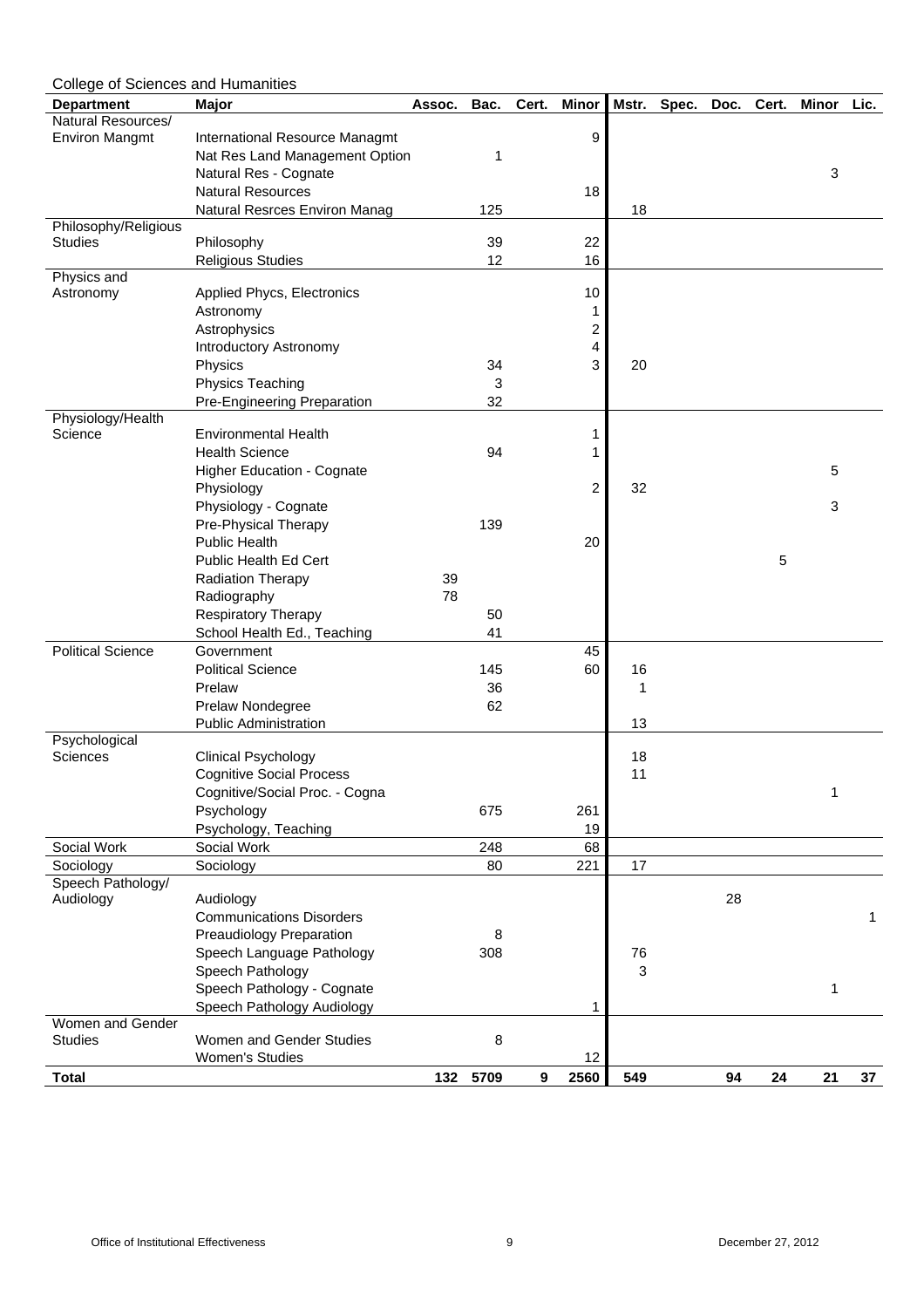| <b>Teachers College</b> |                                       |        |      |       |                |       |       |      |       |                |      |
|-------------------------|---------------------------------------|--------|------|-------|----------------|-------|-------|------|-------|----------------|------|
| <b>Department</b>       | <b>Major</b>                          | Assoc. | Bac. | Cert. | <b>Minor</b>   | Mstr. | Spec. | Doc. | Cert. | <b>Minor</b>   | Lic. |
| Counseling              |                                       |        |      |       |                |       |       |      |       |                |      |
| psychology              | Counseling                            |        |      |       |                | 1     |       |      |       | 1              |      |
|                         | Counseling - Cognate                  |        |      |       |                |       |       |      |       | 8              |      |
|                         | <b>Counseling Psychology</b>          |        |      |       |                | 65    |       | 47   |       |                |      |
|                         | Couples & Fam. Couns.- Cognate        |        |      |       |                |       |       |      |       | 8              |      |
|                         | Diversity in Couns. - Cognate         |        |      |       |                |       |       |      |       | 6              |      |
|                         | Health Psychology - Cognate           |        |      |       |                |       |       |      |       | 5              |      |
|                         | <b>Interpersonal Relations 1</b>      |        |      |       | 85             |       |       |      |       |                |      |
|                         | <b>Interpersonal Relations 2</b>      |        |      |       | 260            |       |       |      |       |                |      |
|                         | Psychological Asses. - Cognate        |        |      |       |                |       |       |      |       | 4              |      |
|                         | <b>Rehab Counseling-Cognate</b>       |        |      |       |                |       |       |      |       |                |      |
|                         | <b>School Counseling</b>              |        |      |       |                | 5     |       |      |       |                |      |
|                         | School Serv Sch Couns Lic             |        |      |       |                |       |       |      |       |                | 4    |
|                         | Soc. Justice in Coun. - Cognat        |        |      |       |                |       |       |      |       | $\overline{2}$ |      |
|                         | Social Psych - Cognate                |        |      |       |                |       |       |      |       | 3              |      |
|                         | Social Psych Clin Mentl Hlth          |        |      |       |                | 3     |       |      |       |                |      |
|                         | Social Psychology                     |        |      |       |                | 10    |       |      |       |                |      |
|                         | Vocational Psychology - Cognat        |        |      |       |                |       |       |      |       |                |      |
| Educational             |                                       |        |      |       |                | 1     |       |      |       |                |      |
| Leadership              | <b>Building Level Admin Principal</b> |        |      |       |                |       |       |      |       |                | 99   |
|                         | <b>Charter School Leadership</b>      |        |      |       |                |       |       |      | 14    |                |      |
|                         | Dir Curr Inst p-12 License            |        |      |       |                |       |       |      |       |                |      |
|                         | Dist Adm Superint Lic                 |        |      |       |                |       |       |      |       |                | 23   |
|                         | Early Childhood Administration        |        |      |       |                |       |       |      | 9     |                |      |
|                         | <b>Educational Ad, Teaching</b>       |        |      |       |                |       |       |      |       |                |      |
|                         | <b>Educational Administration</b>     |        |      |       |                | 322   |       | 46   |       |                |      |
| Educational             | <b>School Superintendency</b>         |        |      |       |                |       | 31    |      |       |                |      |
| Psychology              | <b>Clinical Neuropsychology</b>       |        |      |       |                |       |       |      | 3     |                |      |
|                         | <b>Educational Psych School</b>       |        |      |       |                |       | 17    |      |       |                |      |
|                         | Educational Psych. - Cognate          |        |      |       |                |       |       |      |       | 5              |      |
|                         | <b>Educational Psychology</b>         |        |      |       | 2 <sup>1</sup> | 34    |       | 14   |       |                |      |
|                         | <b>Educational Psychology School</b>  |        |      |       |                |       |       | 22   |       |                |      |
|                         | <b>Gifted and Talented Education</b>  |        |      |       | 5              |       |       |      |       |                |      |
|                         | <b>Gifted Studies - Cognate</b>       |        |      |       |                |       |       |      |       | 1              |      |
|                         | Gifted/Talented Cert                  |        |      |       |                | 1     |       |      | 10    |                |      |
|                         | <b>Graduate License</b>               |        |      |       |                |       |       |      |       |                |      |
|                         | Human Development Cert                |        |      |       |                |       |       |      | 9     |                |      |
|                         | Neuropsychology - Cognate             |        |      |       |                |       |       |      |       | 6              |      |
|                         | Psych of Human Dev. - Cognate         |        |      |       | 2              |       |       |      |       | 3              |      |
|                         | Psych of Human Development            |        |      |       | 211            |       |       |      |       |                |      |
|                         | Research Method. - Cognate            |        |      |       |                |       |       |      |       | 13             |      |
|                         | <b>School Psychologist</b>            |        |      |       |                |       |       |      |       |                | 8    |
|                         | School Psychology                     |        |      |       |                | 13    |       | 3    |       |                |      |
|                         | School Psychology - Cognate           |        |      |       |                |       |       |      |       |                |      |
| Educational             |                                       |        |      |       |                |       |       |      |       |                |      |
| <b>Studies</b>          | <b>Adult and Comm Education</b>       |        |      |       |                | 48    |       | 40   |       |                |      |
|                         | Adult Comm. Ed. - Cognate             |        |      |       |                |       |       |      |       | 5              |      |
|                         | <b>College University Teaching</b>    |        |      |       |                |       |       |      | 10    |                |      |
|                         | <b>Computer Education</b>             |        |      |       | 14             |       |       |      |       |                |      |
|                         | <b>Computer Education License</b>     |        | 1    |       |                |       |       |      |       |                |      |
|                         | <b>Curric and Educational Tech</b>    |        |      |       |                | 85    |       |      |       |                |      |
|                         | Curric. and Ed. Tech - Cognate        |        |      |       |                |       |       |      |       | $\overline{2}$ |      |
|                         | Curriculum - Cognate                  |        |      |       |                |       |       |      |       | $\overline{2}$ |      |
|                         | Dis Admin Dir Curr Inst Lic           |        |      |       |                |       |       |      |       |                | 4    |
|                         | <b>Diversity Studies</b>              |        |      |       |                |       |       |      |       |                |      |
|                         | Ed Tech - Cognate                     |        |      |       |                |       |       |      |       | 3              |      |
|                         | Educ. Adm. Supervisn - Cognate        |        |      |       |                |       |       |      |       | 2              |      |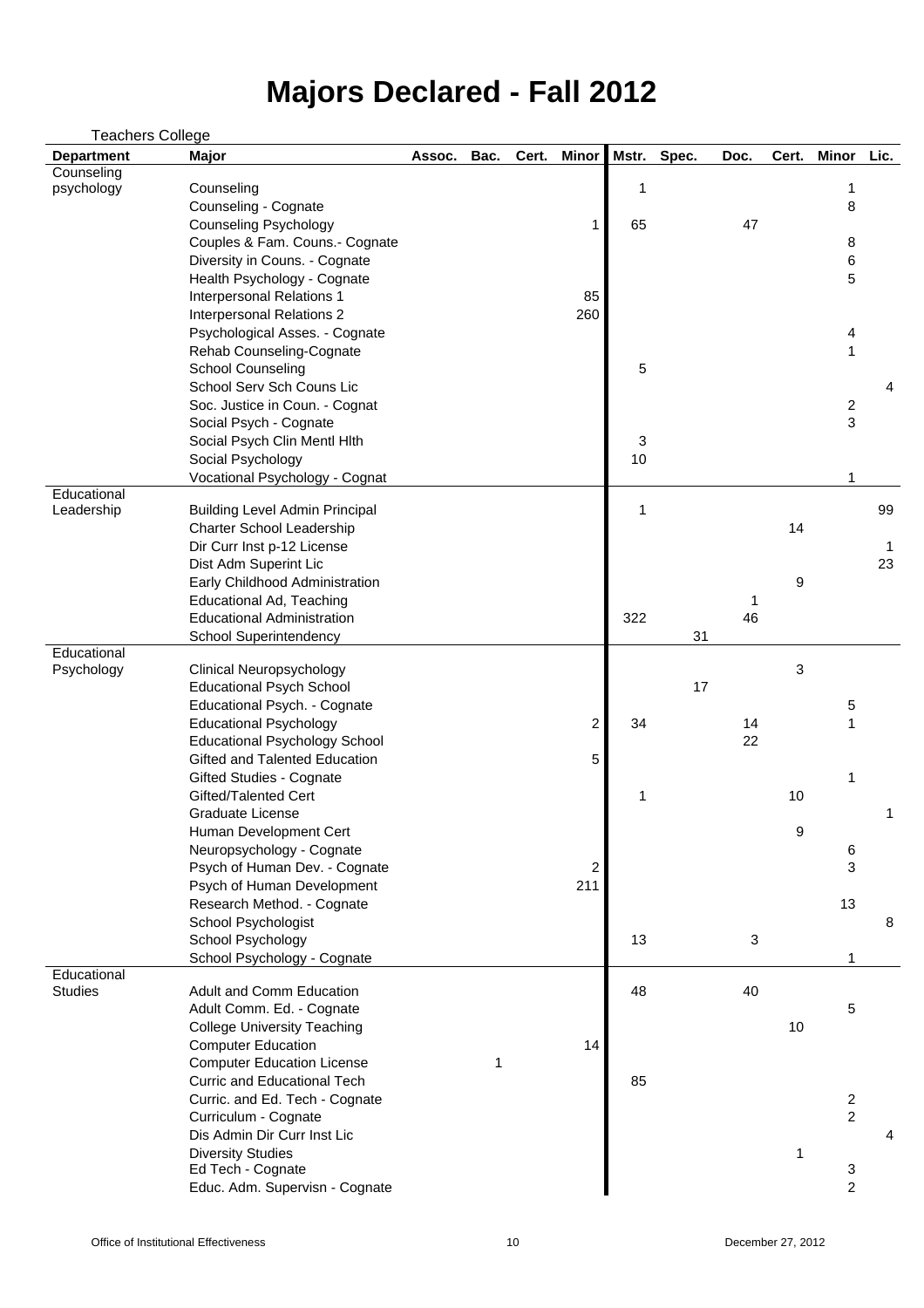| <b>Department</b>        | <b>Major</b>                                                 | Assoc. | Bac.                | Cert. | <b>Minor</b> | Mstr.          | Spec. | Doc. | Cert. | <b>Minor</b>        | Lic.                 |
|--------------------------|--------------------------------------------------------------|--------|---------------------|-------|--------------|----------------|-------|------|-------|---------------------|----------------------|
| Educational              |                                                              |        |                     |       |              |                |       |      |       |                     |                      |
| <b>Studies</b>           | <b>Education Administration</b>                              |        |                     |       |              | 40             |       |      |       |                     |                      |
|                          | <b>Educational Studies</b>                                   |        |                     |       |              |                |       | 18   |       |                     |                      |
|                          | <b>Educational Tech. - Cognate</b>                           |        |                     |       |              |                |       |      |       | 1                   |                      |
|                          | <b>Educational Technology</b>                                |        |                     |       | 5            |                |       |      |       |                     |                      |
|                          | Exec Dev. Public Ser - Cognate                               |        |                     |       |              |                |       |      |       | 1                   |                      |
|                          | Exec Develpmt Public Serv                                    |        |                     |       |              | 52             |       |      |       |                     |                      |
|                          | Hist & Phil of Educ - Cognate                                |        |                     |       |              |                |       |      |       | 2                   |                      |
|                          | Hit Phil Soc Ed - Cognate                                    |        |                     |       |              |                |       |      |       | 5                   |                      |
|                          | Leadership Studies                                           |        |                     |       | 54           |                |       |      |       |                     |                      |
|                          | Mid Level Ed Cert                                            |        |                     |       |              |                |       |      | 3     |                     |                      |
|                          | <b>Multicultural Education</b>                               |        |                     |       | 4            |                |       |      |       |                     |                      |
|                          | <b>Secondary Education</b>                                   |        | 1                   |       |              | 47             |       |      |       |                     |                      |
|                          | Secondary Education, Teachg                                  |        |                     |       |              | $\overline{7}$ |       |      |       |                     |                      |
|                          | Studnt Affairs Admin Higher Ed                               |        |                     |       |              | 43             |       |      |       |                     |                      |
| Elementary               |                                                              |        |                     |       |              |                |       |      |       |                     |                      |
| Education                | Early Childhood                                              |        | 1                   |       |              |                |       |      |       |                     |                      |
|                          | Early Childhood Ed (Pre K) Lic                               |        |                     |       |              |                |       |      |       |                     | 5                    |
|                          | Early Childhood Ed., Teaching                                |        | 5<br>$\overline{7}$ |       |              |                |       |      |       |                     |                      |
|                          | Early Childhood Education                                    |        |                     |       |              |                |       |      |       |                     | 2                    |
|                          | Early Chldhd Pre-3 Lic                                       |        |                     |       |              |                |       |      |       |                     |                      |
|                          | Elem Ed Reading - Cognate                                    |        |                     |       |              |                |       |      |       | 1                   |                      |
|                          | Elem Ed: Early Child. - Cognat                               |        |                     |       |              |                |       |      |       | 1<br>$\overline{2}$ |                      |
|                          | Elem Ed: Reading - Cognate                                   |        |                     |       |              |                |       |      |       |                     |                      |
|                          | Elementary Ed K-6                                            |        |                     |       |              |                |       |      |       |                     | 2                    |
|                          | Elementary Ed K-6 License                                    |        |                     |       |              |                |       |      |       |                     | 23                   |
|                          | <b>Elementary Education</b>                                  |        | 51                  |       |              | 12             |       |      |       | 1                   | $\mathbf{1}$         |
|                          | <b>Elementary Education, Teaching</b>                        |        | 735                 |       |              | 316            |       | 13   |       |                     |                      |
|                          | <b>Enhancing Tchg Practice Cert</b>                          |        |                     |       |              |                |       |      | 2     |                     |                      |
|                          | Kindrgrtn Primary Ed for Eled                                |        |                     |       | 123          |                |       |      |       |                     |                      |
|                          | Kindrgrtn/Primary Education                                  |        |                     |       |              |                |       |      | 39    |                     |                      |
|                          | <b>Literacy Instruction Cert</b>                             |        |                     |       |              |                |       |      |       |                     |                      |
|                          | Reading                                                      |        |                     |       | 3            |                |       |      |       |                     | 1                    |
|                          | <b>Reading Ed License</b>                                    |        |                     |       |              |                |       |      |       |                     | 6                    |
|                          | <b>Reading License</b>                                       |        |                     |       |              |                |       |      |       |                     | 23<br>18             |
|                          | <b>Reading Specialist</b>                                    |        |                     |       |              |                |       |      |       |                     |                      |
|                          | Teacher of Reading Eled 1                                    |        |                     |       | 89           |                |       |      |       |                     |                      |
|                          | Teacher of Reading Eled 2                                    |        |                     |       | 83           |                |       |      |       |                     |                      |
| <b>Special Education</b> | <b>Applied Behavior</b>                                      |        |                     | 1     |              | 511            |       |      | 291   |                     |                      |
|                          | <b>Applied Behavior Analysis</b>                             |        |                     |       |              | 8              |       |      |       |                     |                      |
|                          | Autism                                                       |        |                     |       |              |                |       |      | 270   |                     |                      |
|                          | Dir of Exceptional Needs                                     |        |                     |       |              |                |       |      |       |                     | $\overline{2}$       |
|                          | Dist Adm Excep Needs Lic                                     |        |                     |       |              |                |       |      |       |                     | $6\phantom{1}6$      |
|                          | Distrct Admin(Dir Excpt Nds)                                 |        |                     |       |              |                |       |      |       |                     | 19                   |
|                          | Early Childhd Special Educ                                   |        | 1                   |       | 3            |                |       |      |       |                     | $\mathbf 1$          |
|                          | Excep Needs Mild Inter License                               |        |                     |       |              |                |       |      |       |                     | 4                    |
|                          | Excp Nds Mild Intrv for Mid Sc                               |        |                     |       | 2            |                |       |      |       |                     |                      |
|                          | Excp Needs Hearg Impaird Lic                                 |        |                     |       |              |                |       |      |       |                     | 1                    |
|                          | Excpt Nds Hrg Impaired Sp Ed                                 |        | 64                  |       |              |                |       |      |       |                     | 4                    |
|                          | <b>Excpt Nds Mild Interventions</b>                          |        | 55                  |       |              |                |       |      |       |                     | 43<br>8              |
|                          | <b>Excpt Nds Sevre Interventions</b>                         |        | 60                  |       |              |                |       |      |       |                     |                      |
|                          | Excpt Nds, Intense Intervntns                                |        |                     |       |              |                |       |      |       |                     | 16<br>$\overline{4}$ |
|                          | Excpt. Nds Early Childhd Sp Ed                               |        | 19                  |       |              |                |       |      |       |                     |                      |
|                          | Excptnl Needs, Early Chld Inte<br>Gifited/Talanted Education |        |                     |       | 5            |                |       |      |       | 1                   |                      |
|                          | Gifted/Talented Ed License                                   |        |                     |       |              |                |       |      |       |                     | 25<br>31             |
|                          |                                                              |        |                     |       |              |                |       |      | 31    |                     |                      |
|                          | Response to Intervention                                     |        |                     |       | 21           |                |       |      |       |                     |                      |
|                          | Special Ed, Hearing Impaired                                 |        |                     |       |              |                |       |      |       |                     |                      |
|                          | Special Ed. General - Cognate<br><b>Special Education</b>    |        |                     |       |              | 183            |       | 17   |       | 1                   |                      |
| <b>Teachers College</b>  |                                                              |        |                     |       |              |                |       |      |       |                     |                      |
|                          |                                                              |        |                     |       |              |                |       |      |       |                     |                      |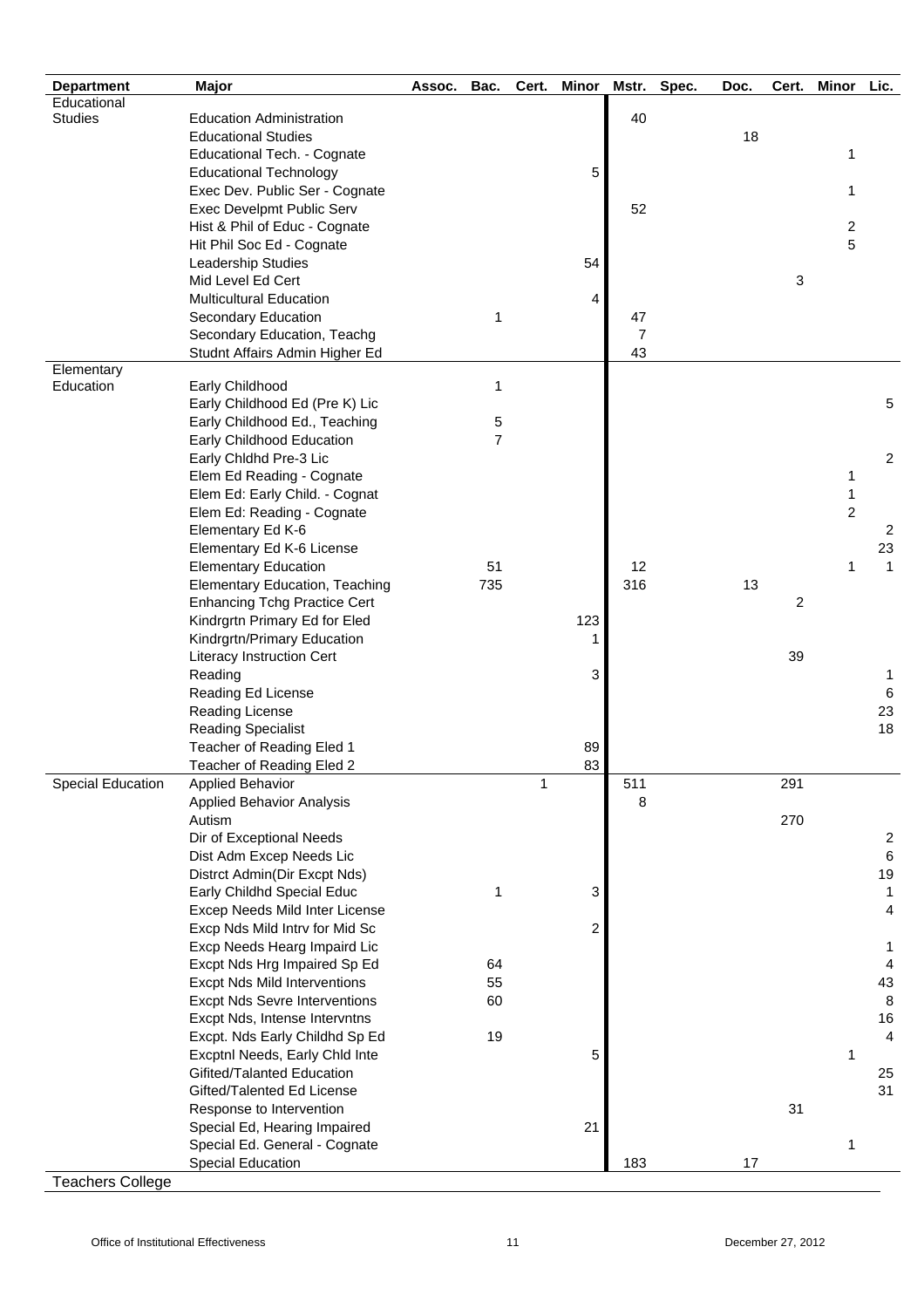| <b>Department</b> | <b>Major</b>                   | Assoc. | Bac. | Cert. | Minor I | Mstr. | Spec. | Doc. | Cert. | <b>Minor</b> | Lic. |
|-------------------|--------------------------------|--------|------|-------|---------|-------|-------|------|-------|--------------|------|
| TC -              |                                |        |      |       |         |       |       |      |       |              |      |
| Interdepartmental | <b>Computer Education</b>      |        |      |       |         |       |       |      |       |              | 4    |
|                   | Early Childhood Ed., Teaching  |        | 74   |       |         |       |       |      |       |              |      |
|                   | Eled/Spced. Exc Nds, Mild Intv |        | 9    |       |         |       |       |      |       |              |      |
|                   | Elem Ed Spec Ed Excp Needs     |        | 204  |       |         |       |       |      |       |              |      |
|                   | English as New Lang Ed Lic     |        | 2    |       |         |       |       |      |       |              |      |
|                   | Erly Chid. Erly Chid. Sp Ed, T |        | 28   |       |         |       |       |      |       |              |      |
|                   | Gen Early/Mid Chldhood Lic     |        |      |       |         |       |       |      |       |              |      |
|                   | General Field Ed - Cognate     |        |      |       |         |       |       |      |       | 31           |      |
|                   | School Svcs(School Nurse)      |        |      |       |         |       |       |      |       |              |      |
|                   | <b>Superintendent License</b>  |        |      |       |         |       |       |      |       |              |      |
| <b>Total</b>      |                                |        | 1317 |       | 973     | 1807  | 48    | 221  | 692   | 130          | 398  |